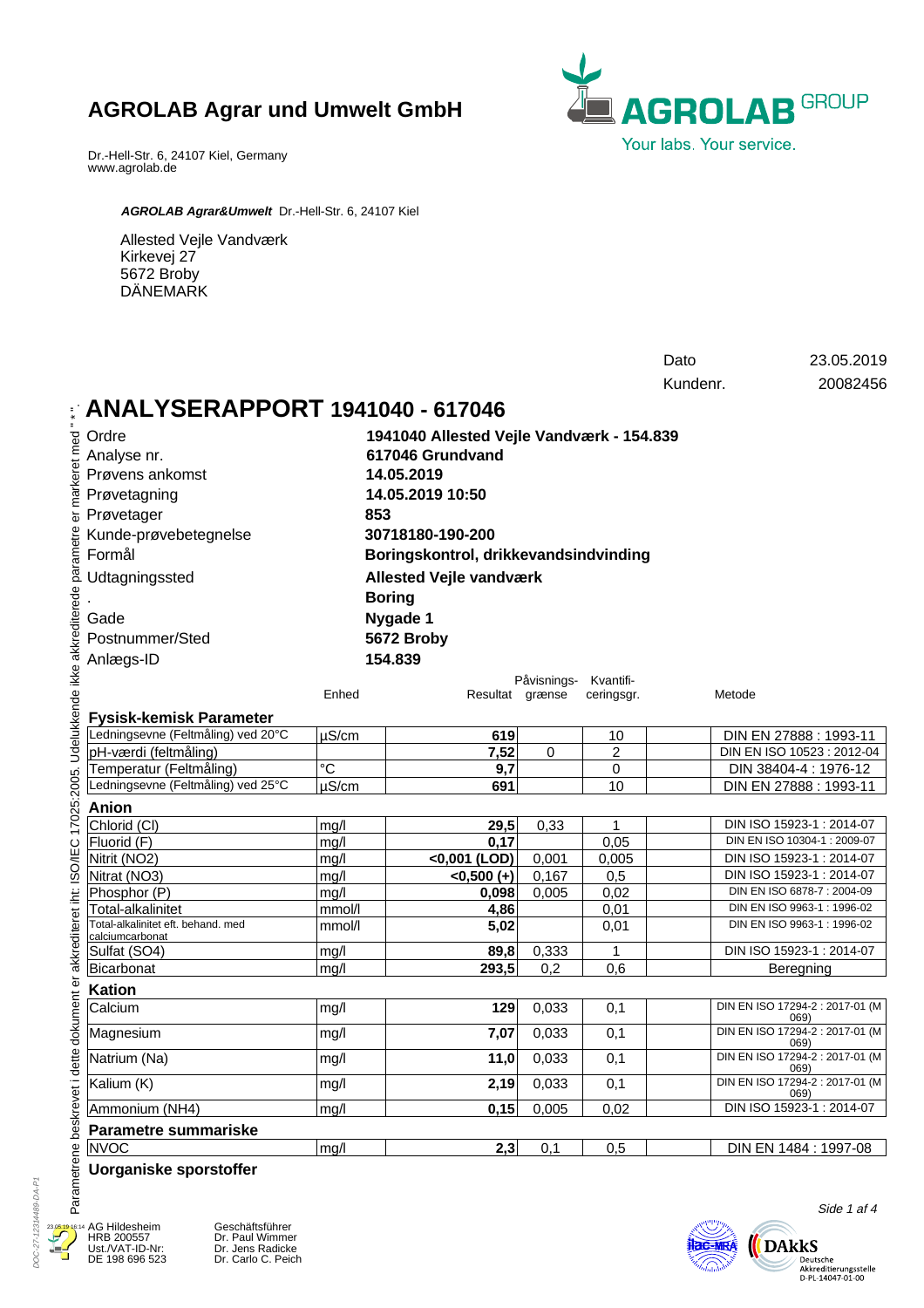Dr.-Hell-Str. 6, 24107 Kiel, Germany www.agrolab.de



Dato 23.05.2019 Kundenr. 20082456

## **ANALYSERAPPORT 1941040 - 617046**

|                                        |           |                              | Påvisnings-<br>Kvantifi- |                |                                         |  |
|----------------------------------------|-----------|------------------------------|--------------------------|----------------|-----------------------------------------|--|
|                                        | Enhed     | Resultat grænse              |                          | ceringsgr.     | Metode                                  |  |
| Arsen                                  | µg/l      | 0,58                         | 0,03                     | 0,4            | DIN EN ISO 17294-2 : 2017-01 (M<br>069) |  |
| Jern                                   | $\mu$ g/l | 2080                         | 3                        | 10             | DIN EN ISO 17294-2 : 2017-01 (M<br>069) |  |
| Barium                                 | µg/l      | 115                          | $\mathbf{1}$             | 5              | DIN EN ISO 17294-2 : 2017-01 (M<br>069) |  |
| Bor                                    | µg/l      | 19,1                         | 3,3                      | 10             | DIN EN ISO 17294-2 : 2017-01 (M<br>069) |  |
| Mangan                                 | µg/l      | 248                          | $\overline{c}$           | 5              | DIN EN ISO 17294-2 : 2017-01 (M<br>069) |  |
| Cobolt                                 | µg/l      | $\leq$                       |                          | $\overline{c}$ | DIN EN ISO 17294-2 : 2017-01 (M<br>069) |  |
| Nikkel                                 | $\mu g/l$ | $<0,4(+)$                    | 0,1                      | 0,4            | DIN EN ISO 17294-2 : 2017-01 (M<br>069) |  |
| Gasser                                 |           |                              |                          |                |                                         |  |
| Methan                                 | mg/l      | <0,010 (LOD)                 | 0,01                     | 0,03           | Egen metode GC-MS(A8) v)                |  |
| Fri oxygen (O2) (feltmåling)           | mg/l      | 1,8                          |                          | 0,1            | DIN EN 25814 : 1992-11                  |  |
| Svovlbrinte *                          | mg/l      | $<$ 0,01 (LOD)               | 0,01                     | 0,03           | DIN 38405-27 : 2017-10                  |  |
| Halogenerede alifatiske kulbrinter     |           |                              |                          |                |                                         |  |
| Tetrachlorethen                        | µg/l      | <0,020 (LOD)                 | 0,02                     | 0,06           | DIN EN ISO 10301 : 1997-08<br>(M060)    |  |
| trans-1,2-Dichlorethen                 | µg/l      | <0,02 (LOD)                  | 0,02                     | 0,06           | DIN EN ISO 10301 : 1997-08<br>(M060)    |  |
| Trichlorethen                          | $\mu$ g/l | <0,020 (LOD)                 | 0,02                     | 0,06           | DIN EN ISO 10301 : 1997-08<br>(M060)    |  |
| Trichlormethan                         | $\mu$ g/l | <0,020 (LOD)                 | 0,02                     | 0,06           | DIN EN ISO 10301 : 1997-08<br>(M060)    |  |
| 1,1-Dichlorethen                       | $\mu$ g/l | <0,02 (LOD)                  | 0,02                     | 0,06           | DIN EN ISO 10301 : 1997-08<br>(M060)    |  |
| 1,1,1,-Trichlorethan                   | µg/l      | <0,020 (LOD)                 | 0,02                     | 0,06           | DIN EN ISO 10301 : 1997-08<br>(M060)    |  |
| 1,2-dichlorethan                       | $\mu$ g/l | <0,020 (LOD)                 | 0,02                     | 0,06           | DIN EN ISO 10301 : 1997-08<br>(M060)    |  |
| cis-1,2-Dichlorethen                   | $\mu g/l$ | <0,02 (LOD)                  | 0,02                     | 0,06           | DIN EN ISO 10301 : 1997-08<br>(M060)    |  |
| Dichlormethan                          | µg/l      | <0,020 (LOD)                 | 0,02                     | 0,06           | DIN EN ISO 10301 : 1997-08<br>(M060)    |  |
| 1,1,1,2-Tetrachlorethan                | µg/l      | <0,020 (LOD)                 | 0,02                     | 0,06           | DIN EN ISO 10301 : 1997-08<br>(M060)    |  |
| 1,1,2-Trichlorethan                    | µg/l      | <0,020 (LOD)                 | 0,02                     | 0,06           | DIN EN ISO 10301 : 1997-08<br>(M060)    |  |
| 1,1,2,2-Tetrachlorethan                | µg/l      | <0,020 (LOD)                 | 0,02                     | 0,06           | DIN EN ISO 10301 : 1997-08<br>(M060)    |  |
| Flygtige aromatiske kulbrinter (BTXN)  |           |                              |                          |                |                                         |  |
| Benzen                                 | $\mu$ g/l | <0,020 (LOD)                 | 0,02                     | 0,06           | DIN EN ISO 10301 : 1997-08<br>(M060)    |  |
| Polycyclic aromatic hydrocarbons (PAH) |           |                              |                          |                |                                         |  |
| Benzo(b)fluoranthen                    | $\mu$ g/l | $<$ 0,0017 (LOD)             | 0,0017                   | 0,005          | DIN 38407-39 : 2011-09 (M 060)          |  |
| Benzo(k)fluoranthen                    | $\mu$ g/l | <0,0017 (LOD)                | 0,0017                   | 0,005          | DIN 38407-39 : 2011-09 (M 060)          |  |
| Indeno(1,2,3-cd)pyren                  | $\mu$ g/l | <0,0017 (LOD)                | 0,0017                   | 0,005          | DIN 38407-39 : 2011-09 (M 060)          |  |
| Benzo(g,h,i)perylen                    | $\mu$ g/l | <0,0017 (LOD)                | 0,0017                   | 0,005          | DIN 38407-39 : 2011-09 (M 060)          |  |
| PAH (sum af 4 PAH)                     | $\mu$ g/l | <0,0017 (LOD) $^{x}$         | 0,0017                   | 0,005          | Beregning                               |  |
| Benzo(a)pyren                          | $\mu$ g/l | <0,0017 (LOD)                | 0,0017                   | 0,005          | DIN 38407-39 : 2011-09 (M 060)          |  |
| Fluoranthen                            | $\mu$ g/l | <0,0017 (LOD)                | 0,0017                   | 0,005          | DIN 38407-39 : 2011-09 (M 060)          |  |
| Perfluorerede forbindelser (PFC)       |           |                              |                          |                |                                         |  |
| Fluorotelomersulfonsyre (6:2 FTS)      | $\mu$ g/l | $<$ 0.010 $^{pe}$            |                          | 0,01           | DIN 38407-42: 2011-03(OB) u)            |  |
| Perfluorbutansulfonsyre (PFBS)         | $\mu$ g/l | $<$ 0,010 $P$ <sup>pe)</sup> |                          | 0,01           | DIN 38407-42 : 2011-03(OB) u)           |  |
| Perfluorbutansyre (PFBA)               | $\mu$ g/l | $<$ 0,010 $^{pe}$            |                          | 0,01           | DIN 38407-42 : 2011-03(OB) u)           |  |
| Perfluordecansyre (PFDA)               | $\mu$ g/l | $<$ 0,010 $^{pe}$            |                          | 0,01           | DIN 38407-42 : 2011-03(OB) u)           |  |
| Perfluorheptansyre (PFHpA              | $\mu$ g/l | $<$ 0,010 $^{p_e}$           |                          | 0,01           | DIN 38407-42 : 2011-03(OB) u)           |  |
| Perfluorhexansulfonsyre (PFHxS)        | $\mu$ g/l | $<$ 0,010 $^{pe}$            |                          | 0,01           | DIN 38407-42 : 2011-03(OB) u)           |  |

DOC-27-12314489-DA-P2 DOC-27-12314489-DA-P2 23.05.19 16

E

AG Hildesheim HRB 200557 Ust./VAT-ID-Nr: DE 198 696 523

Geschäftsführer Dr. Paul Wimmer Dr. Jens Radicke Dr. Carlo C. Peich



Side 2 af 4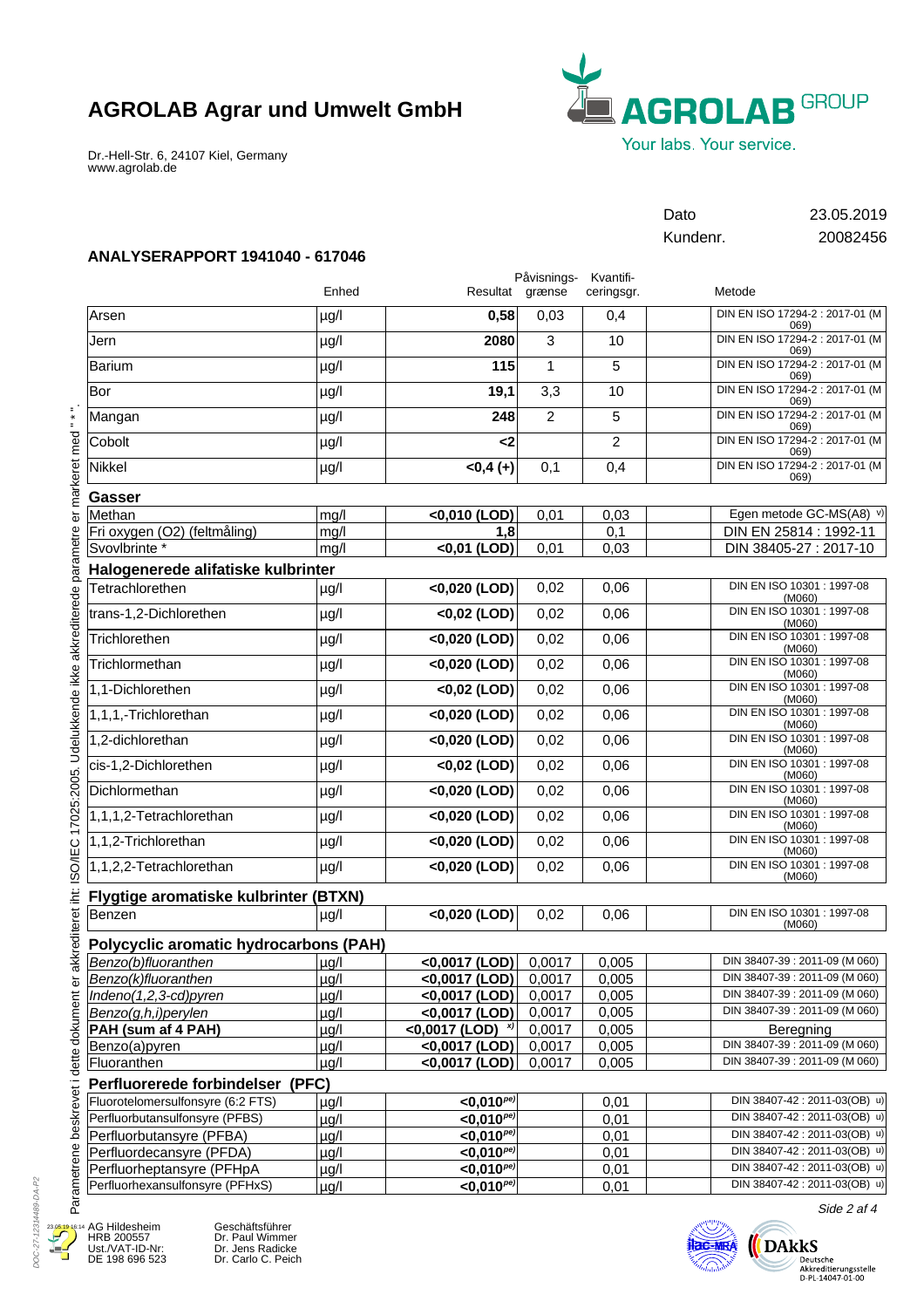

Dr.-Hell-Str. 6, 24107 Kiel, Germany www.agrolab.de

Dato 23.05.2019 Kundenr. 20082456

## **ANALYSERAPPORT 1941040 - 617046**

|                                        |           |                          | Påvisnings-<br>Kvantifi- |            |                               |  |
|----------------------------------------|-----------|--------------------------|--------------------------|------------|-------------------------------|--|
|                                        | Enhed     |                          | Resultat grænse          | ceringsgr. | Metode                        |  |
| Perfluorhexansyre (PFHxA)              | µa/l      | $<$ 0,010 $^{pe}$        |                          | 0,01       | DIN 38407-42 : 2011-03(OB) u) |  |
| Perfluornonansyre (PFNA)               | $\mu$ g/l | $<$ 0,010 $^{pe}$        |                          | 0,01       | DIN 38407-42 : 2011-03(OB) u) |  |
| Perfluoroctansulfonamid (PFOSA)        | µg/l      | $<$ 0,010 $^{pe}$        |                          | 0,01       | DIN 38407-42 : 2011-03(OB) u) |  |
| Perfluoroctansulfonsyre (PFOS)         | $\mu$ g/l | $<$ 0,010 $Pe$           |                          | 0,01       | DIN 38407-42 : 2011-03(OB) u) |  |
| Perfluoroctansyre (PFOA)               | µg/l      | $<$ 0,010 $^{pe}$        |                          | 0,01       | DIN 38407-42 : 2011-03(OB) u) |  |
| Perfluorpentansyre (PFPeA)             | µg/l      | $<$ 0,010 <sup>pe)</sup> |                          | 0,01       | DIN 38407-42 : 2011-03(OB) u) |  |
| <b>Chlorphenoler</b>                   |           |                          |                          |            |                               |  |
| Pentachlorphenol                       | $\mu$ g/l | <0,010 (LOD)             | 0,01                     | 0,04       | DIN EN 12673 : 1999-05(BB) u) |  |
| Pesticider og nedbrydningsprodukter    |           |                          |                          |            |                               |  |
| AMPA (Aminomethylphosphorsyre)         |           |                          |                          |            | DIN ISO 16308: 2017-09(BB) u) |  |
|                                        | ua/l      | $<0,01$ (LOD)            | 0,01                     | 0.03       | DIN 38407-36 : 2014-09(BB) u) |  |
| Atrazin                                | $\mu$ g/l | $<0,01$ (LOD)            | 0,01                     | 0,03       | DIN 38407-36 : 2014-09(BB) u) |  |
| BAM (2,6-Dichlorbenzamid)              | $\mu$ g/l | $<0,01$ (LOD)            | 0,01                     | 0,03       | DIN 38407-36 : 2014-09(BB) u) |  |
| Bentazon                               | $\mu$ g/l | $<0,01$ (LOD)            | 0,01                     | 0,03       | DIN 38407-36 : 2014-09(BB) u) |  |
| CGA 108906                             | $\mu$ g/l | $<$ 0,01 (LOD)           | 0,01                     | 0,03       | DIN 38407-36 : 2014-09(BB) u) |  |
| CGA 62826                              | µg/l      | <0,01 (LOD)              | 0,01                     | 0,03       |                               |  |
| Chlorthalonil-Amidsulfonsyre (R417888) | $\mu$ g/l | <0,010 (LOD)             | 0,01                     | 0,025      | DIN 38407-36 : 2014-09(BB) u) |  |
| DEIA (Desethyldesisopropyl-atrazin)    | $\mu$ g/l | $<0,01$ (LOD)            | 0,01                     | 0,03       | DIN 38407-36 : 2014-09(BB) u) |  |
| Desethyl-atrazin                       | $\mu$ g/l | $<$ 0,01 (LOD)           | 0,01                     | 0,03       | DIN 38407-36 : 2014-09(BB) u) |  |
| Desethyl-hydroxy-atrazin               | $\mu$ g/l | <0,01 (LOD)              | 0,01                     | 0,03       | DIN 38407-36 : 2014-09(BB) u) |  |
| Desethyl-terbutylazin                  | µg/l      | $<0,01$ (LOD)            | 0,01                     | 0,03       | DIN 38407-36 : 2014-09(BB) u) |  |
| Desisopropyl-atrazin                   | $\mu$ g/l | $<0,01$ (LOD)            | 0,01                     | 0,03       | DIN 38407-36 : 2014-09(BB) u) |  |
| Desisopropylatrazin-2-Hydroxy          | $\mu$ g/l | $<0,01$ (LOD)            | 0,01                     | 0,03       | DIN 38407-36 : 2014-09(BB) u) |  |
| Dichlobenil                            | µg/l      | $<$ 0,01 (LOD)           | 0,01                     | 0,03       | DIN 38407-37: 2013-11(BB) u)  |  |
| Dichlorprop                            | $\mu$ g/l | $<$ 0,01 (LOD)           | 0,01                     | 0,03       | DIN 38407-36 : 2014-09(BB) u) |  |
| Didealkyl-hydroxy-atrazin              | µg/l      | $<0,01$ (LOD)            | 0,01                     | 0,03       | DIN 38407-36 : 2014-09(BB) u) |  |
| Diuron                                 | $\mu$ g/l | <0,01 (LOD)              | 0,01                     | 0,03       | DIN 38407-36 : 2014-09(BB) u) |  |
| ETU (Ethylenthiourea)                  | $\mu$ g/l | <0,01 (LOD)              | 0,01                     | 0,05       | DIN 38407-36 : 2014-09(BB) u) |  |
| Glyphosat                              | $\mu$ g/l | $<$ 0,01 (LOD)           | 0,01                     | 0,03       | DIN ISO 16308: 2017-09(BB) u) |  |
| Hexazinon                              | $\mu$ g/l | <0,01 (LOD)              | 0,01                     | 0,03       | DIN 38407-36 : 2014-09(BB) u) |  |
| Hydroxy -simazin                       | µg/l      | $<0,01$ (LOD)            | 0,01                     | 0,03       | DIN 38407-36 : 2014-09(BB) u) |  |
| Hydroxyatrazin                         | $\mu$ g/l | $<$ 0,01 (LOD)           | 0,01                     | 0,03       | DIN 38407-36 : 2014-09(BB) u) |  |
| <b>MCPA</b>                            | $\mu$ g/l | $<0,01$ (LOD)            | 0,01                     | 0,03       | DIN 38407-36 : 2014-09(BB) u) |  |
| Mechlorprop (MCPP)                     | $\mu$ g/l | $<$ 0,01 (LOD)           | 0,01                     | 0,03       | DIN 38407-36 : 2014-09(BB) u) |  |
| Metalaxyl                              | $\mu$ g/l | <0,01 (LOD)              | 0,01                     | 0,03       | DIN 38407-36 : 2014-09(BB) u) |  |
| Methyl-Desphenyl-Chloridazon           | µg/l      | <0,01 (LOD)              | 0,01                     | 0,02       | DIN 38407-36 : 2014-09(BB) u) |  |
| Metribuzin                             | µg/l      | $\sqrt{0,01}$ (LOD)      | 0,01                     | 0,03       | DIN 38407-36 : 2014-09(BB) u) |  |
| Metribuzin-desamino                    | $\mu$ g/l | $<0,01$ (LOD)            | 0,01                     | 0,03       | DIN 38407-36 : 2014-09(BB) u) |  |
| Metribuzin-desamino-deketo             | µg/l      | $<$ 0,01 (LOD)           | 0,01                     | 0,03       | DIN 38407-35: 2010-10(BB) u)  |  |
| Metribuzin-diketo                      | $\mu$ g/l | $<0,01$ (LOD)            | 0,01                     | 0,03       | DIN 38407-35 : 2010-10(BB) u) |  |
| N,N-Dimethylsulfamid (DMS)             | µg/l      | <0,020 (LOD)             | 0,02                     | 0,06       | DIN 38407-36 : 2014-09(BB) u) |  |
| Simazin                                | µg/l      | <0,01 (LOD)              | 0,01                     | 0,03       | DIN 38407-36 : 2014-09(BB) u) |  |
| 1,2,4-Triazol                          | $\mu$ g/l | $<$ 0,01 (LOD)           | 0,01                     | 0,03       | DIN 38407-36 : 2014-09(BB) u) |  |
| 2,4-Dichlorphenol                      | µg/l      | $<$ 0,01 (LOD)           | 0,01                     | 0,03       | DIN EN 12673 : 1999-05(BB) u) |  |
| 2,6-DCPP (2-(2,6-dichlorphenoxy-       |           | <0,01 (LOD)              |                          |            | DIN 38407-36 : 2014-09(BB) u) |  |
| propionsyre))                          | µg/l      |                          | 0,01                     | 0,03       |                               |  |
| 2,6-Dichlorbenzoesyre                  | µg/l      | <0,01 (LOD)              | 0,01                     | 0,03       | DIN 38407-35: 2010-10(BB) u)  |  |
| 2,6-Dichlorphenol                      | $\mu$ g/l | $<$ 0,01 (LOD)           | 0,01                     | 0,03       | DIN EN 12673 : 1999-05(BB) u) |  |
| 4-CPP (2-(4-chlorphenoxy)propionsyre)  | µg/l      | $<$ 0,01 (LOD)           | 0,01                     | 0,03       | DIN 38407-36 : 2014-09(BB) u) |  |
| 4-Nitrophenol                          | µg/l      | $<$ 0,01 (LOD)           | 0,01                     | 0,03       | DIN 38407-35 : 2010-10(BB) u) |  |
| Desphenyl-Chloridazon                  | µg/l      | 0,06                     | 0,01                     | 0,02       | DIN 38407-36 : 2014-09(BB) u) |  |
| Beregnet værdi                         |           |                          |                          |            |                               |  |
| Aggressiv kuldioxid (CO2)              | mg/l      | 3,5                      |                          | 2          | DS 236: 1977-12 (M031)        |  |
|                                        |           |                          |                          |            |                               |  |

## **Beregnet værdi**

| $\cap$<br>Aggressiv<br>' kuldioxid<br>$\overline{\phantom{a}}$<br>ື້ | ma/l | . . | $- - -$<br>ววค<br>'nс<br>- גר<br>TMU31<br>◡<br>- 77<br>. |
|----------------------------------------------------------------------|------|-----|----------------------------------------------------------|
|                                                                      |      |     |                                                          |



DE 198 696 523

Geschäftsführer Dr. Paul Wimmer Dr. Jens Radicke Dr. Carlo C. Peich



Side 3 af 4

DOC-27-12314489-DA-P3

DOC-27-12314489-DA-P3